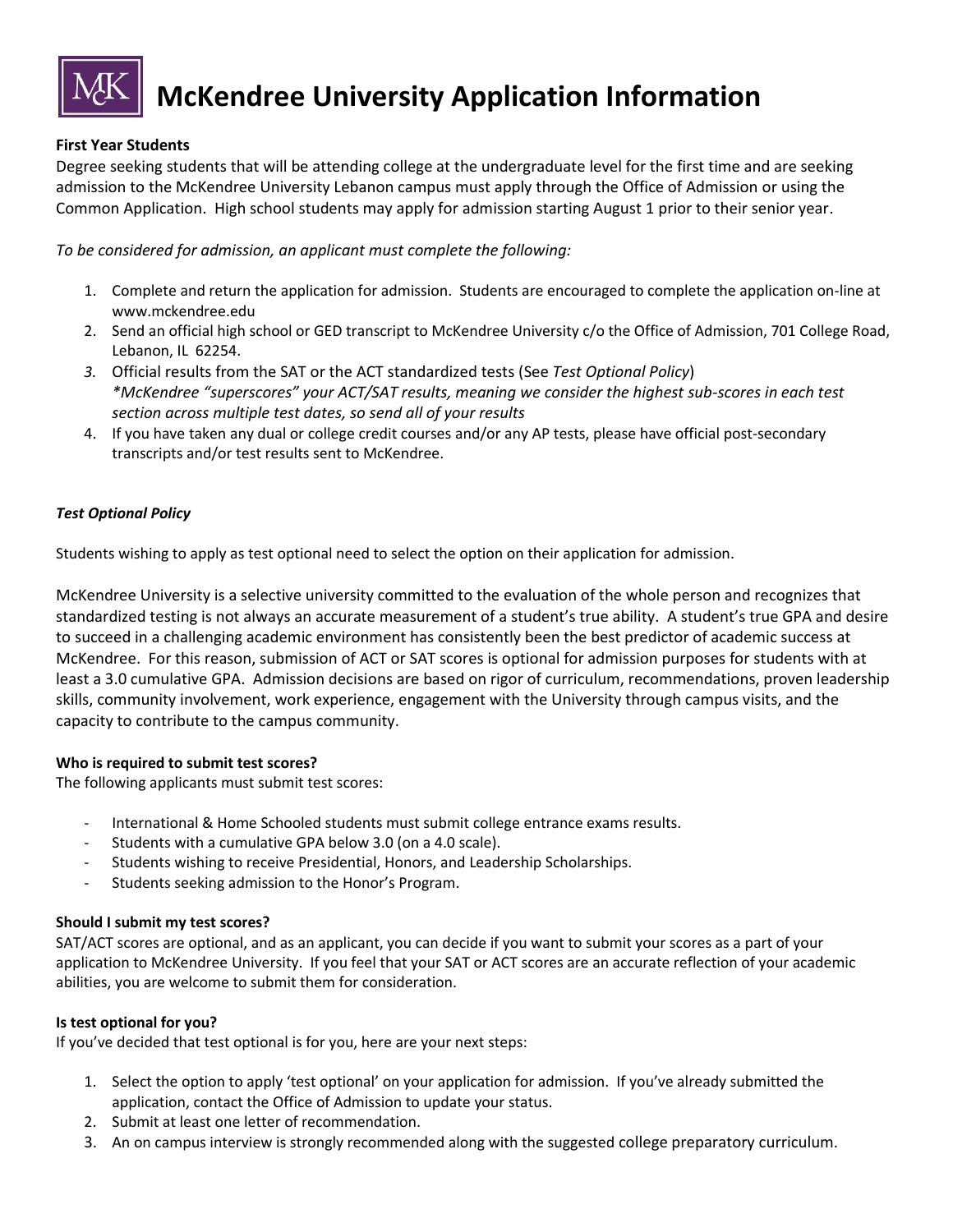

## **Application for Admission**

#### **Personal Information**

*Please provide information as it would appear on legal documentation*

#### Student Name and other Personal Information

| <b>Address Information</b> |                                                 |                                                                                                                                  |               |                                                                                            |                                              |
|----------------------------|-------------------------------------------------|----------------------------------------------------------------------------------------------------------------------------------|---------------|--------------------------------------------------------------------------------------------|----------------------------------------------|
|                            |                                                 |                                                                                                                                  |               |                                                                                            |                                              |
|                            |                                                 |                                                                                                                                  |               |                                                                                            |                                              |
|                            |                                                 |                                                                                                                                  |               |                                                                                            | Home Telephone (_____) ______ - ___________  |
|                            | Cell Telephone (______) ________ - ____________ |                                                                                                                                  |               | For transfer, nursing and AiM students only<br>For transfer, nursing and AiM students only | Work Telephone (_____) _______ - ___________ |
|                            |                                                 | Have you ever had a felony conviction? Yes $\bigcirc$                                                                            | $No \bigcirc$ |                                                                                            |                                              |
|                            |                                                 |                                                                                                                                  |               |                                                                                            |                                              |
|                            |                                                 | Do you consent to a criminal history check? Yes $\bigcirc$<br>A conviction will not necessarily result in a denial of admission. |               | $No \subset \supset$                                                                       |                                              |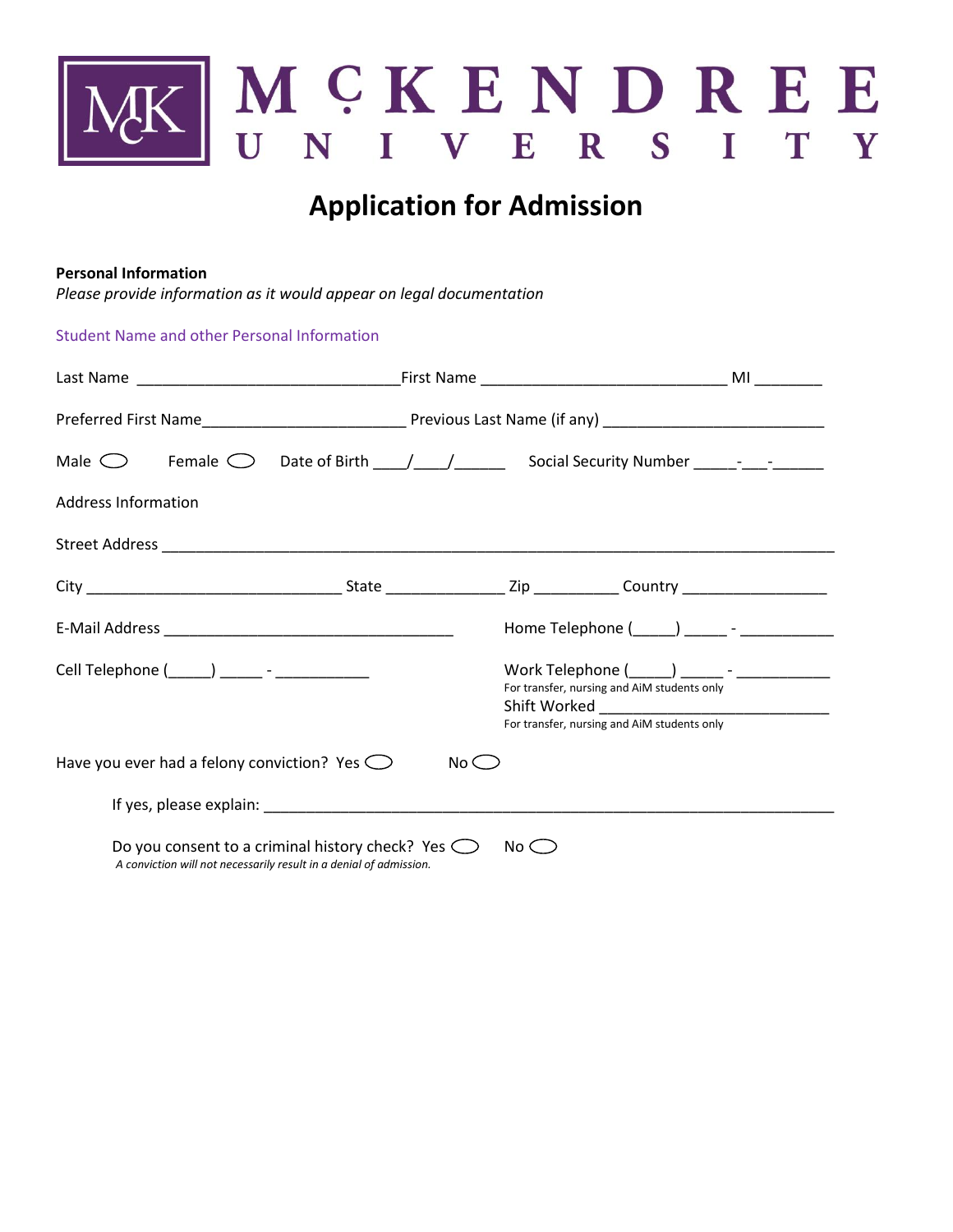The federal government requires colleges and universities to report the residency/ethnicity/race background of our students. To ensure our data is as accurate as possible, we are asking that you complete the following section. Please note, you are not required to provide this information.

Are you a U.S. citizen:  $Yes \bigcirc$  No  $\bigcirc$ 

If no, describe your status:

Nonresident alien - A person who is not a citizen or national of the United States and who is in the country on a visa or temporary basis and does not have the right to remain indefinitely.

 $\bigcirc$  Resident alien (and other eligible non-citizens) - A person who is not a citizen or national of the United States but who has been admitted as a legal immigrant for the purpose of obtaining permanent resident alien status (and who holds either an alien registration card (Form I-551 or I-151), a Temporary Resident Card (Form I-688), or an Arrival-Departure Record (Form I-94) with a notation that conveys legal immigrant status as Section 207 Refugee, Section 208 Asylee, Conditional Entrant Parolee or Cuban-Haitian).

Are you Hispanic or Latino? Yes  $\bigcirc$  No  $\bigcirc$ 

A person of Cuban, Mexican, Puerto Rican, South or Central American, or other Spanish culture or origin, regardless of race.

What is your race? *check all that apply*

 $\bigcirc$  American Indian or Alaska Native

A person having origins in any of the original peoples of North and South America (including Central America) who maintains cultural identification through tribal affiliation or community attachment.

 $\bigcirc$  Asian

A person having origins in any of the original peoples of the Far East, Southeast Asia, or the Indian Subcontinent, including, for example, Cambodia, China, India, Japan, Korea, Malaysia, Pakistan, the Philippine Islands, Thailand, and Vietnam.

◯ Black or African American

A person having origins in any of the black racial groups of Africa.

◯ Native Hawaiian or Other Pacific Islander

A person having origins in any of the original peoples of Hawaii, Guam, Samoa, or other Pacific Islands.

◯ White

A person having origins in any of the original peoples of Europe, the Middle East, or North Africa.

Religious background/denomination: \_\_\_\_\_\_\_\_\_\_\_\_\_\_\_\_\_\_\_\_\_\_\_\_\_\_\_\_\_\_\_\_\_\_\_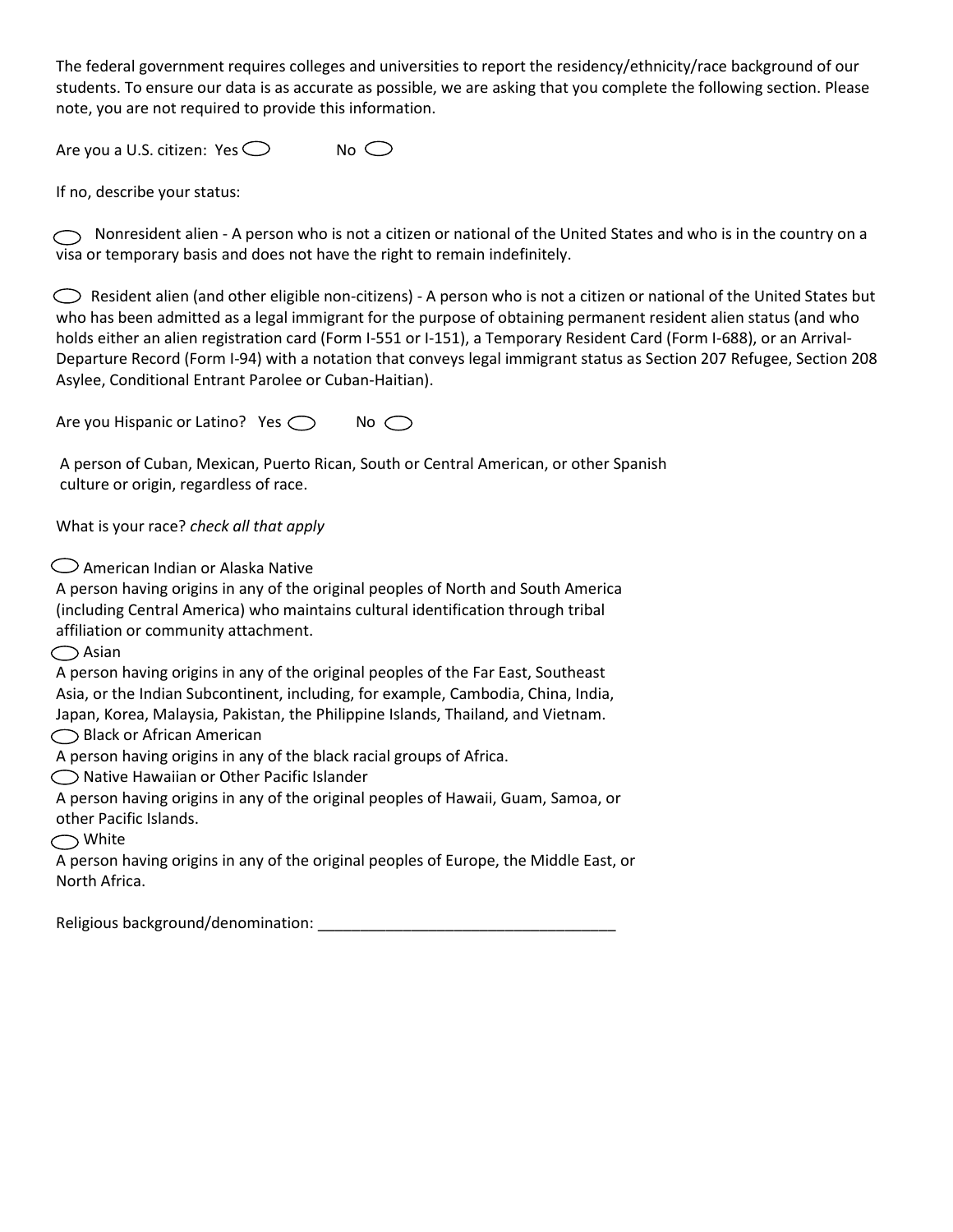#### **Enrollment Information**

| <b>Application Information</b>                                                                                      |                                                       |  |
|---------------------------------------------------------------------------------------------------------------------|-------------------------------------------------------|--|
| I am applying for the: Spring 2018 Term                                                                             | Fall 2018 Term                                        |  |
| I am applying as $a(n)$ : First Year Student $\bigcirc$                                                             | <b>Transfer Student</b>                               |  |
| $Y$ es $\bigcirc$<br>I will be applying 'Test Optional':                                                            | No $\bigcirc$                                         |  |
| Full Time Student $\bigcirc$<br><b>Part Time Student <math>\bigcirc</math></b><br>I will be a:                      |                                                       |  |
|                                                                                                                     |                                                       |  |
| Do you plan to live in campus housing? Yes $\circlearrowright$ No $\circlearrowright$                               | Have you visited campus? Yes $\bigcirc$ No $\bigcirc$ |  |
| Have you attended McKendree in the past? Yes $\bigcirc$ No $\bigcirc$                                               | If yes, please provide dates attended ___________     |  |
| Do you plan to file the Free Application for Federal Student Aid (FAFSA)? Yes $\circlearrowright$                   | $N_0 \bigcirc$                                        |  |
| Please list any activities, including athletics, that you anticipate participating in while at student at McKendree |                                                       |  |
| Please list any other colleges or universities that you considering                                                 |                                                       |  |
| <b>Educational Background</b>                                                                                       |                                                       |  |
| <b>High School Information</b><br>Please list your current/most recent high school                                  |                                                       |  |
|                                                                                                                     |                                                       |  |
| Dates attend _________ to ___________Graduation Date ___________OR Date GED obtained __________                     |                                                       |  |
| High School GPA ______ on a scale of _______ Rank in class _____ out of _____                                       |                                                       |  |
|                                                                                                                     |                                                       |  |
| Please list any other high schools you may have attended                                                            |                                                       |  |
|                                                                                                                     |                                                       |  |
| Dates attend _________ to ________                                                                                  |                                                       |  |
|                                                                                                                     |                                                       |  |
| Dates attend __________ to __________                                                                               |                                                       |  |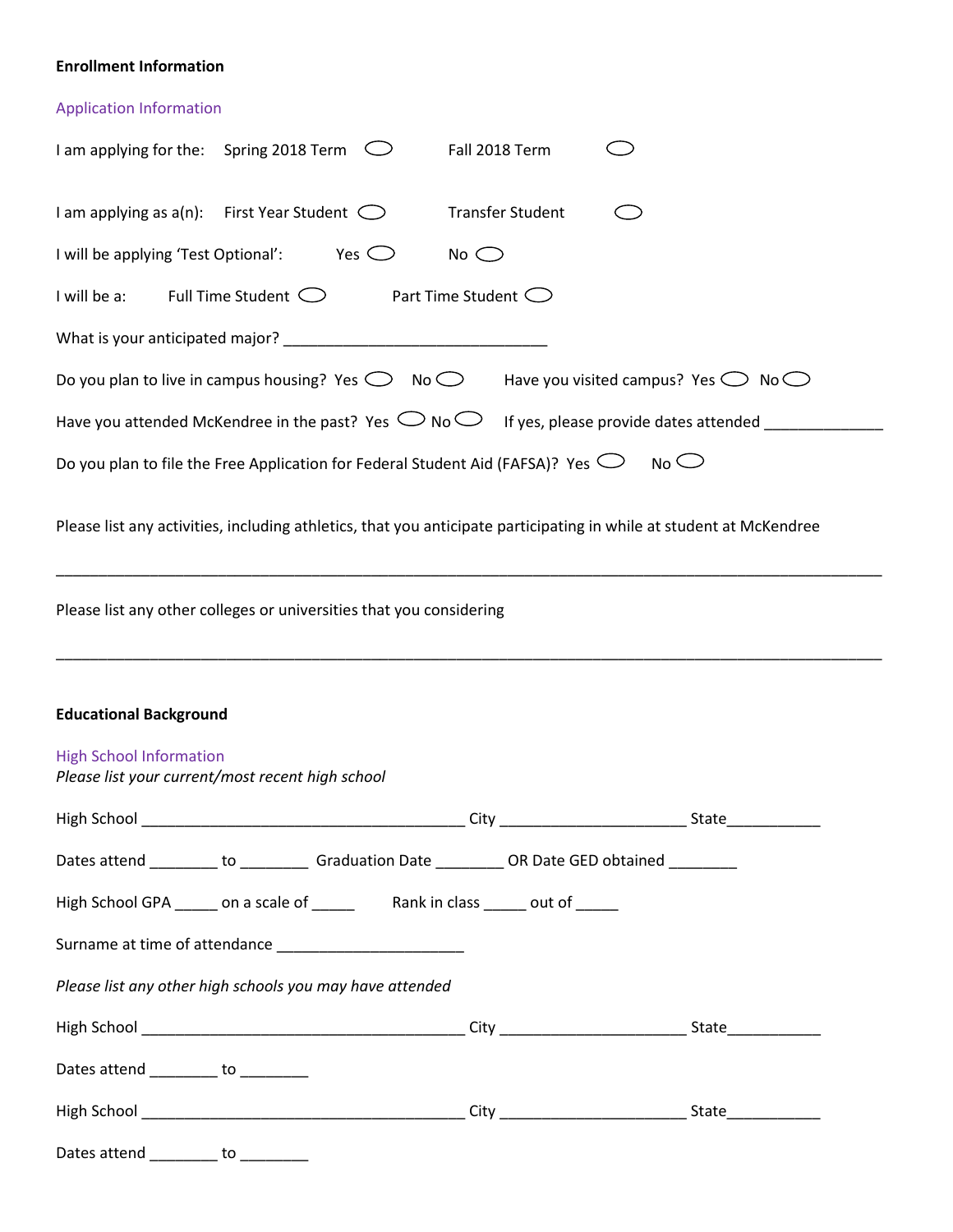| Please list your senior year courses (first year students only) |  |  |  |
|-----------------------------------------------------------------|--|--|--|
|-----------------------------------------------------------------|--|--|--|

| Are you currently enrolled in any dual credit or AP courses? Yes $\circlearrowright$ No $\circlearrowright$                                                                             |                           |  |
|-----------------------------------------------------------------------------------------------------------------------------------------------------------------------------------------|---------------------------|--|
| <b>Test Information</b>                                                                                                                                                                 |                           |  |
| Composite ACT score                                                                                                                                                                     | SAT EBWR _______ SAT Math |  |
| <b>Previous Colleges/Universities</b><br>Please list any colleges/universities that you have previously attended or are currently attending<br>Transfer, AiM, and Nursing Students only |                           |  |
|                                                                                                                                                                                         |                           |  |
| Dates attend ________ to _______                                                                                                                                                        |                           |  |
|                                                                                                                                                                                         |                           |  |
| Dates attend ________ to _______                                                                                                                                                        |                           |  |
|                                                                                                                                                                                         |                           |  |
| Dates attend _________ to ________                                                                                                                                                      |                           |  |
|                                                                                                                                                                                         |                           |  |
| Dates attend _________ to ________                                                                                                                                                      |                           |  |
|                                                                                                                                                                                         |                           |  |
| Dates attend _________ to ________                                                                                                                                                      |                           |  |
| Please list courses you are taking or plan to take this year.                                                                                                                           |                           |  |

\_\_\_\_\_\_\_\_\_\_\_\_\_\_\_\_\_\_\_\_\_\_\_\_\_\_\_\_\_\_\_\_\_\_\_\_\_\_\_\_\_\_\_\_\_\_\_\_\_\_\_\_\_\_\_\_\_\_\_\_\_\_\_\_\_\_\_\_\_\_\_\_\_\_\_\_\_\_\_\_\_\_\_\_\_\_\_\_\_\_\_\_\_\_\_\_\_\_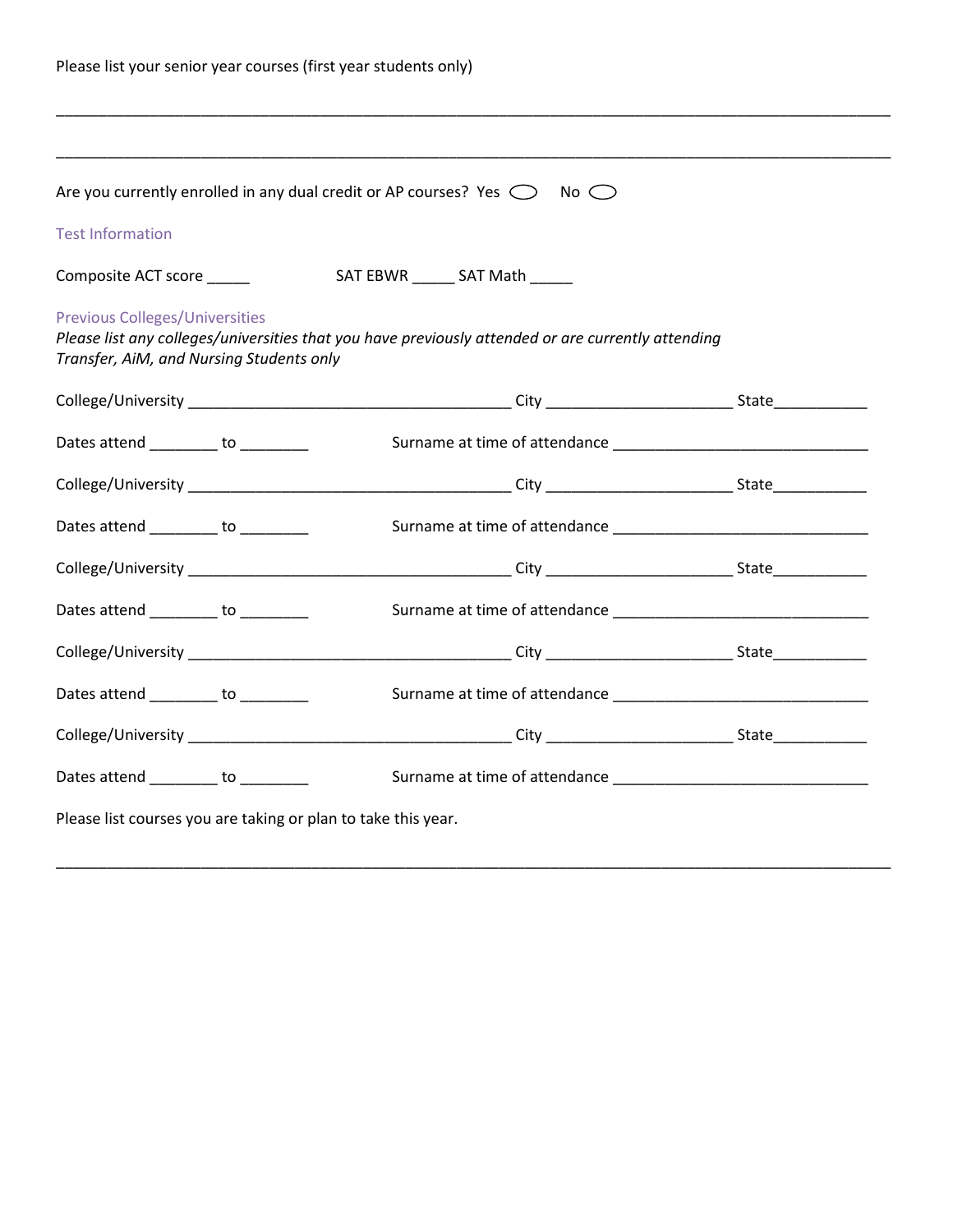### **Family Information**

#### Parent Information

*For students under the age of 24*

|                                                                                                                |  | Home Telephone (_____) ______ - ____________ |
|----------------------------------------------------------------------------------------------------------------|--|----------------------------------------------|
| Cell Telephone (_____) _______ - _____________                                                                 |  |                                              |
|                                                                                                                |  |                                              |
|                                                                                                                |  |                                              |
|                                                                                                                |  | Home Telephone (_____) ______ - ____________ |
| Cell Telephone (_____) ______ - ____________                                                                   |  |                                              |
| Have either of your parents completed a four-year degree? $\bigcirc$ Yes $\bigcirc$                            |  | No                                           |
| <b>Sibling Information</b><br>For students under the age of 24                                                 |  |                                              |
|                                                                                                                |  |                                              |
|                                                                                                                |  |                                              |
|                                                                                                                |  |                                              |
|                                                                                                                |  |                                              |
|                                                                                                                |  |                                              |
|                                                                                                                |  |                                              |
| 100 - San Antonio Alemania - Antonio Alemania - Antonio Alemania - Antonio Alemania - Antonio Alemania - Anton |  |                                              |

\_\_\_\_\_\_\_\_\_\_\_\_\_\_\_\_\_\_\_\_\_\_\_\_\_\_\_\_\_\_\_\_\_\_\_\_\_\_\_\_\_\_\_\_\_\_\_\_\_\_\_\_\_\_\_\_\_\_\_\_\_\_\_\_\_\_\_\_\_\_\_\_\_\_\_\_\_\_\_\_\_\_\_\_\_\_\_\_\_\_\_\_\_\_\_\_\_\_

\_\_\_\_\_\_\_\_\_\_\_\_\_\_\_\_\_\_\_\_\_\_\_\_\_\_\_\_\_\_\_\_\_\_\_\_\_\_\_\_\_\_\_\_\_\_\_\_\_\_\_\_\_\_\_\_\_\_\_\_\_\_\_\_\_\_\_\_\_\_\_\_\_\_\_\_\_\_\_\_\_\_\_\_\_\_\_\_\_\_\_\_\_\_\_\_\_\_

#### McKendree Relatives

Please list any McKendree relatives you may have, date of graduation, and relationship to you